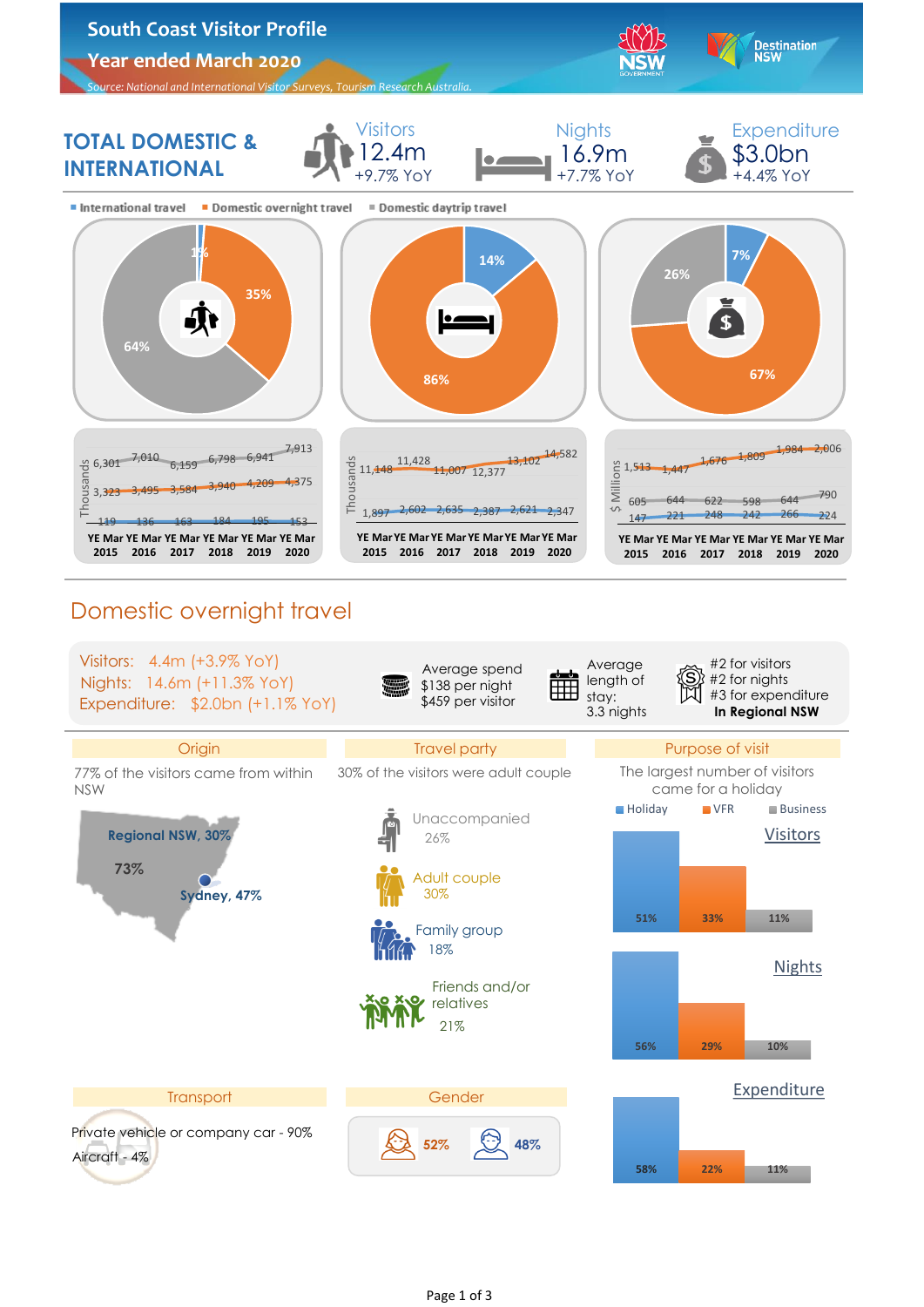## **South Coast Visitor Profile**

## **Year ended March 2020**



## Domestic daytrip travel